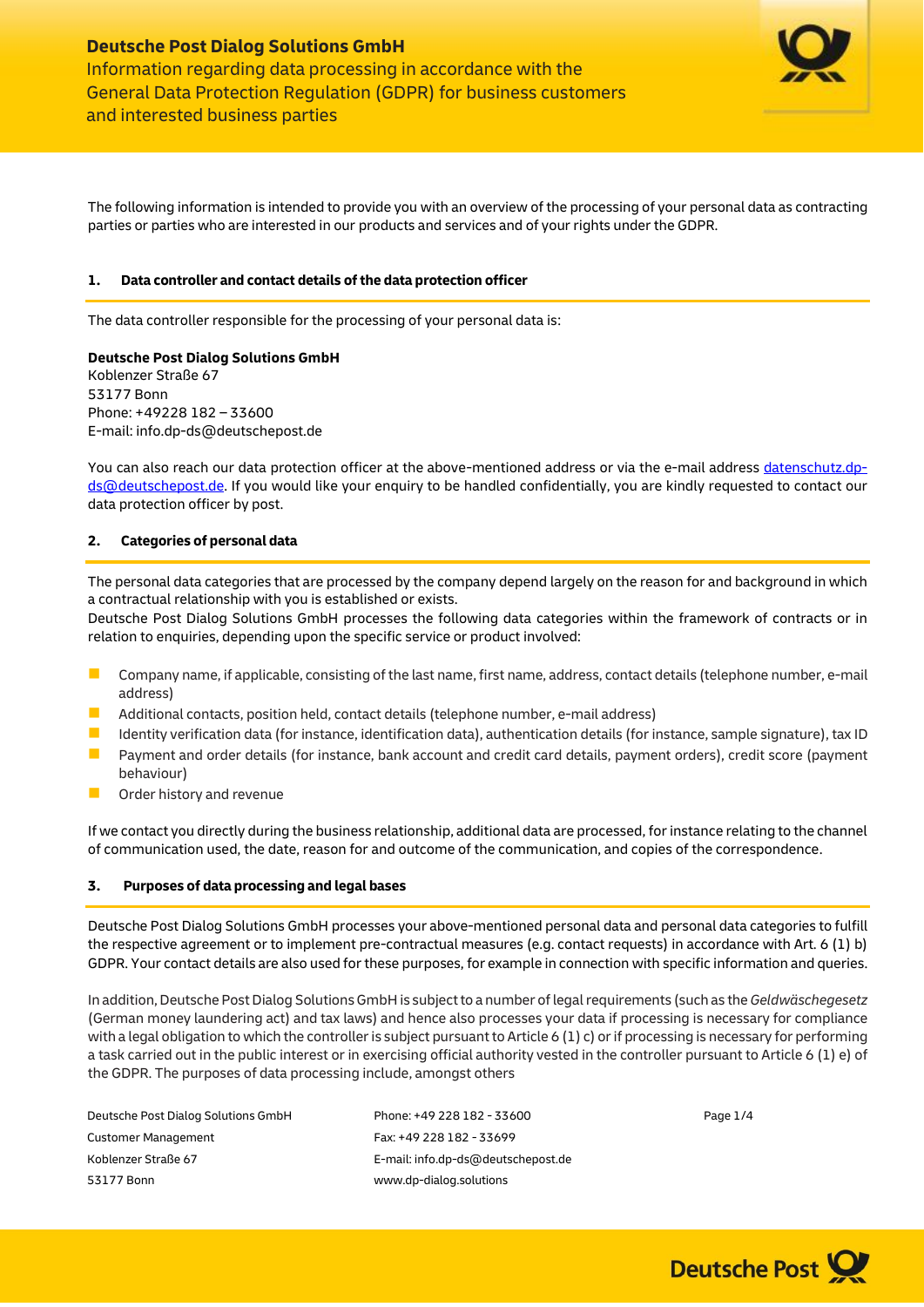

- **F** fraud prevention and prevention of money laundering;
- **F** fulfilling tax reporting and monitoring obligations;
- **In** the fulfillment of regulatory and judicial instructions and orders (for example within the framework of the directives on protection against the SARS-CoV-2 coronavirus issued by the federal state government of North Rhine-Westphalia) and
- risk assessment and risk management at Deutsche Post Dialog Solutions GmbH and within Deutsche Post DHL Group.

If necessary, Deutsche Post Dialog Solutions GmbH will process your data in weighing up the legitimate interests of Deutsche Post Dialog Solutions GmbH or third parties in accordance with Article 6 (1) f) of GDPR, for instance:

- Data exchange with credit agencies (for instance, credit reform) to determine credit or default risks
- Defence of legal claims and defence in legal disputes
- Safequarding IT security and IT operations at Deutsche Post Dialog Solutions GmbH
- **Crime prevention**
- **Plant and building safety measures (for instance, access control)**
- Use of quest wi-fi
- $\blacksquare$  The processing of contact details within the framework of inquiries or requests that are not related to (pre-)contractual relationships,
- **The processing of customer data for internal administrative purposes (Recital 48) by companies belonging to the** Deutsche Post AG/DHL Group (for example sales management and support by central sales units of the Group, risk management, controlling),
- Business management measures and measures aimed at further developing products and services.

Likewise, when weighing up the legitimate interests of Deutsche Post Dialog Solutions GmbH in accordance with Article 6 (1) f) of the GDPR, Deutsche Post Dialog Solutions GmbH will process your data, for instance based upon existing contracts or requests for information on additional products and services (advertising) in line with requirements, as follows:

- **Posted advertising unless you have objected to your data being processed for this purpose. You may object to the use of** your data for direct marketing purposes at any time (cf. point 7), with effect for the future, using any of the abovementioned contact details (cf. point 1).
- E-mail advertising for other similar products and services of Deutsche Post Dialog Solutions GmbH provided that Deutsche Post Dialog Solutions GmbH has received your e-mail addresses in connection with selling products and services from you and that you have not objected to the processing of any such data. You may object to the use of your data for direct marketing purposes at any time (cf. point 7), with effect for the future, using any of the above-mentioned contact details (cf. point 1) without incurring any additional costs apart from the costs of transmitting the objection. Any time we use your e-mail address, we shall again point out very clearly that you can object to your e-mail address being used at any time.
- Telemarketing in the event that we have your presumed consent for this purpose, unless you have objected to your data being processed for telemarketing purposes. You may object to the use of your data for direct marketing purposes at any time

(cf. point 7), with effect for the future, using any of the above-mentioned contact details (cf. point 1).

Provided that you have given us consent to processing your personal data for one or more specific purposes, processing based upon your consent will be lawful in accordance with Article 6 (1) a) of the GDPR. Consent given may be withdrawn at any time with effect for the future at any of the above-mentioned contact addresses (cf. point 1). Consent can be given for

Customer Management Fax: +49 228 182 - 33699 Koblenzer Straße 67 E-mail: info.dp-ds@deutschepost.de 53177 Bonn www.dp-dialog.solutions

Deutsche Post Dialog Solutions GmbH Phone: +49 228 182 - 33600 Page 2/4

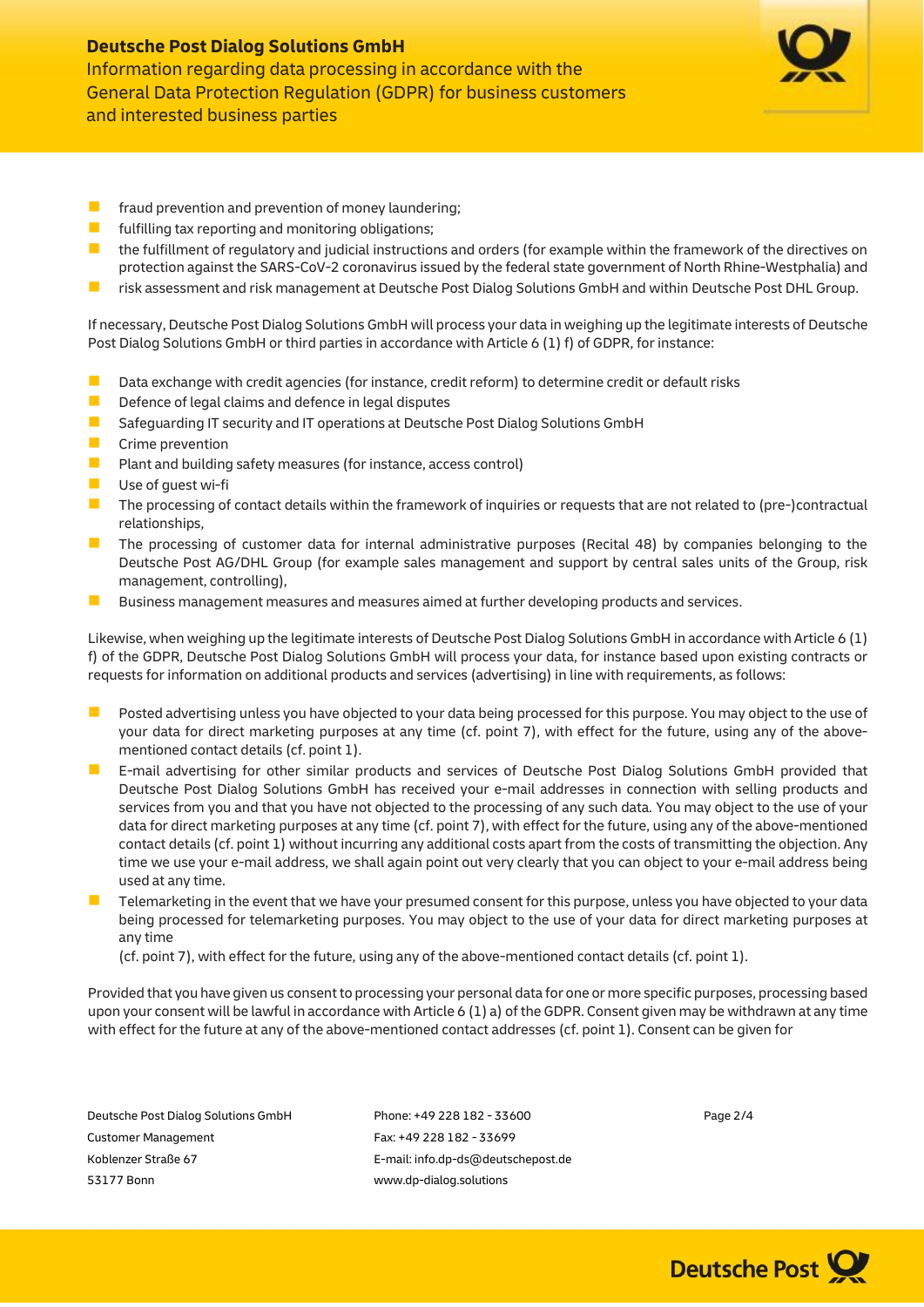

- sending Deutsche Post Dialog Solutions GmbH newsletters to your e-mail address,
- E-mail advertising for other products and services that are not related to the receipt of the e-mail address within the context of products and services already purchased,
- Telemarketing for additional Deutsche Post Dialog Solutions GmbH products and services on the condition that there is no indication of presumed consent.

## **4. Recipients and categories of data recipients**

The only parties within Deutsche Post Dialog Solutions GmbH who will have access to your data are those who need the data in order to meet our contractual and statutory obligations. Any service providers engaged by Deutsche Post Dialog Solutions GmbH may also be given access to data for these purposes provided they have been commissioned as processors in accordance with Article 28 of the GDPR. Additional legal bases for the transmission of data to the recipients and categories of recipients listed below are set out in Art. 6 (1) a), b), c), d) and f) GDPR.

Potential recipients of personal data may therefore include:

- **D** public authorities and institutions (for instance tax authorities, the German central tax office) if a statutory or regulatory obligation exists;
- $\Box$  other banks and financial service institutions:
- **P** processors for the support/maintenance of software/IT applications, archiving, document processing, call centre services, compliance services, controlling, data screening in accordance with statutory requirements, data destruction, audit services and payments;
- **Companies belonging to the Deutsche Post AG/DHL Group that are commissioned to perform data processing for** internal administration purposes (see also Point 3.),
- $\blacksquare$  credit agencies as part of enquiries about creditworthiness;
- **D** Courts and legal representatives at court proceedings within the framework of legal disputes;
- **Auditors and tax accountants;**
- Cooperation partners with which joint campaigns and projects are conducted in agreement with the customer;
- **D** other data recipients on the basis of their consent.

## **5. Transfer of data to third countries or international organisations**

Data are only transferred to countries outside the European Union (EU) or the European Economic Area (EEA) (so-called third countries) if this is necessary or prescribed by law for fulfilling your orders (for instance tax notification requirements), if you have given us your consent or as part of processing. If service providers are used in third countries, which is currently not the case, they are obliged to observe European data protection standards by taking relevant measures in addition to written instructions (for instance, by agreeing on EU standard contractual clauses).

Customer Management Fax: +49 228 182 - 33699 Koblenzer Straße 67 E-mail: info.dp-ds@deutschepost.de 53177 Bonn www.dp-dialog.solutions

Deutsche Post Dialog Solutions GmbH Phone: +49 228 182 - 33600 Page 3/4